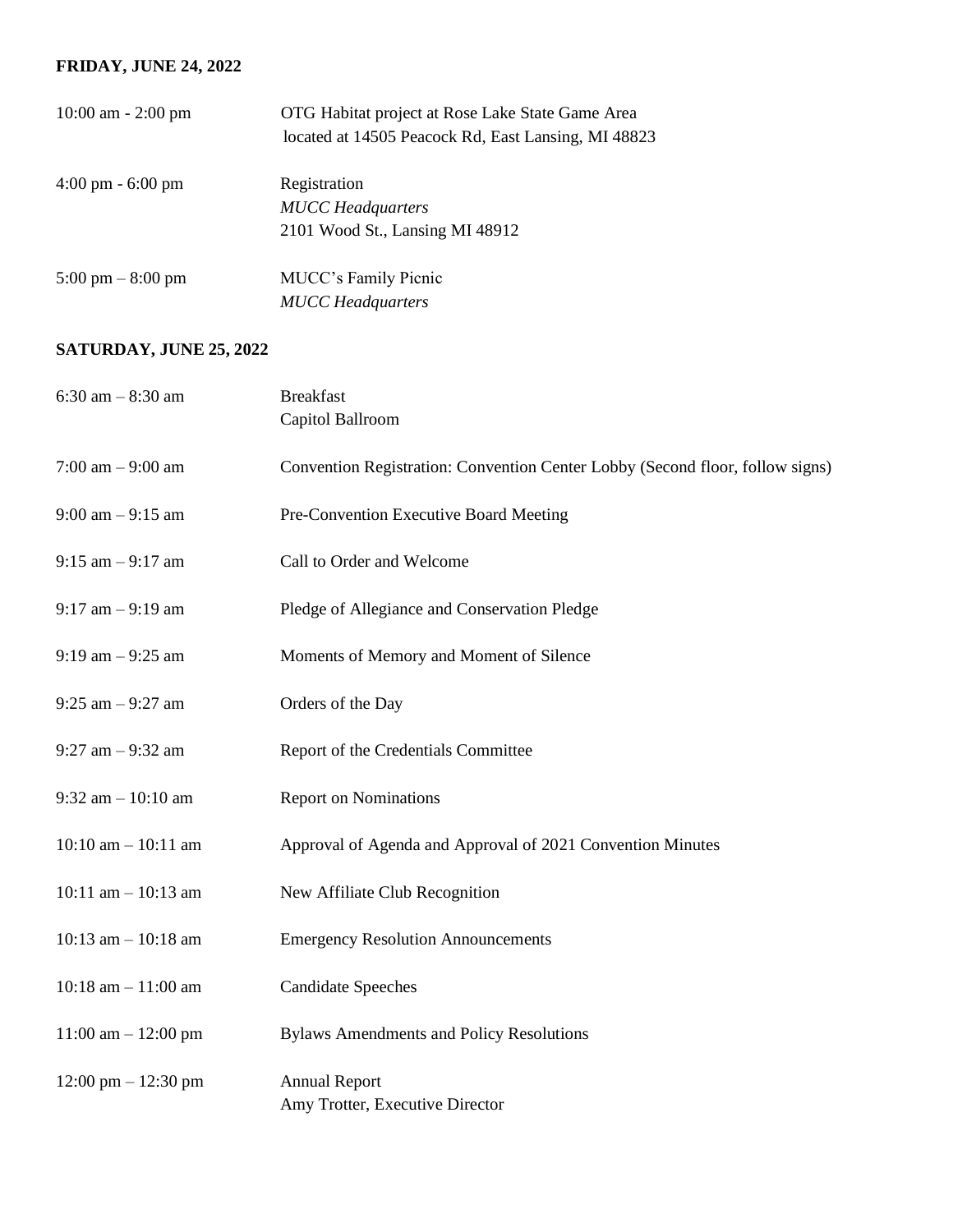| 12:30 pm $-1:30$ pm                 | Luncheon<br>Keynote Speaker: NRC Chair Tom Baird                 |
|-------------------------------------|------------------------------------------------------------------|
| $1:30 \text{ pm} - 2:00 \text{ pm}$ | <b>DNR Address: Director Dan Eichinger</b>                       |
| $2:00 \text{ pm} - 3:45 \text{ pm}$ | <b>Policy Resolutions</b>                                        |
| $3:45$ pm $-4:00$ pm                | Announcements                                                    |
| $4:00 \text{ pm}$                   | Recess                                                           |
| $4:00 \text{ pm} - 6:00 \text{ pm}$ | Open Voting: Polls Open for Officers of MUCC<br>Capitol Ballroom |
| 6:30 pm $-7:45$ pm                  | Dinner and Conservation Awards Banquet<br>Capitol Ballroom       |
| 7:45 pm $-10:00$ pm                 | <b>Silent Auction</b><br>Capitol Ballroom                        |

## **SUNDAY, JUNE 26, 2022**

| $6:30$ am $-8:30$ am  | <b>Breakfast</b>                                                                    |
|-----------------------|-------------------------------------------------------------------------------------|
|                       | <b>Convention Center</b>                                                            |
| 7:30 am $-8:30$ am    | Open Voting: Polls Open for Officers of MUCC                                        |
|                       | Convention Center Lobby (Second floor, follow signs)                                |
| $8:30$ am $-8:31$ am  | Call to Order                                                                       |
| $8:31$ am $-8:32$ am  | Invocation                                                                          |
| $8:32$ am $-8:40$ am  | Announcements                                                                       |
| $8:40$ am $-8:50$ am  | Treasurer's Report                                                                  |
|                       | Fran Yeager, MUCC Treasurer                                                         |
| $8:50$ am $-9:20$ am  | <b>MUCC Policy Update/NWF Report</b>                                                |
| $9:20$ am $-9:35$ am  | <b>New Business</b>                                                                 |
|                       | New resolutions (those not approved by the Conservation Policy Board or Executive   |
|                       | Board) may be considered under New Business if approved by the bylaws & Resolutions |
|                       | Committee and announced                                                             |
| $9:35$ am $-11:45$ am | <b>Policy Resolutions</b>                                                           |